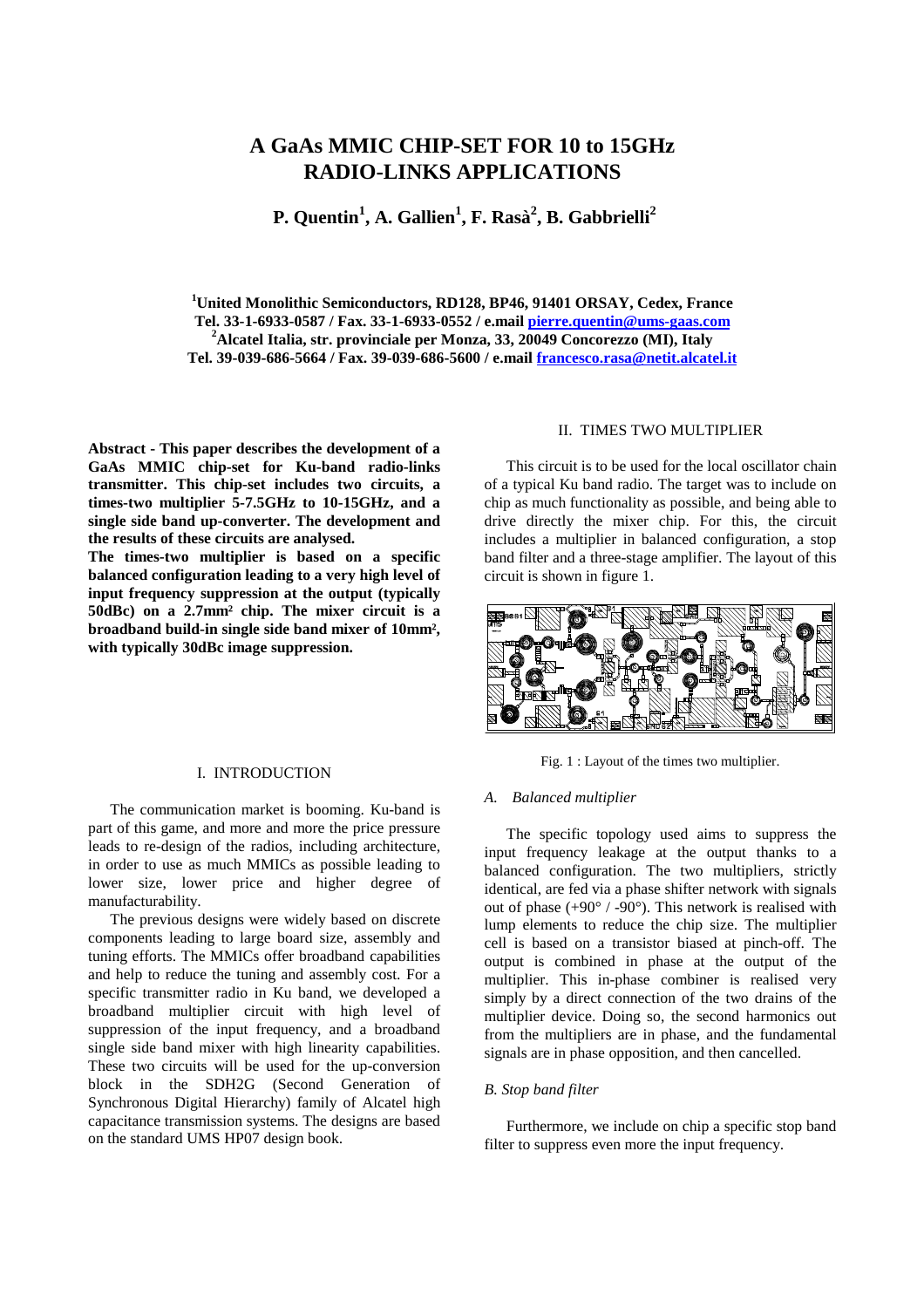This filter is realised with lump elements in order to save space.

# *C. Amplifier*

The output signal from the multiplier is then amplified to such a level that it will be possible to drive directly the mixer. This amplifier is designed on a narrow band basis in order to avoid as much as possible the leakage of the other spurious frequencies such as the 3\*Fin and 4\*Fin. The output power has to be higher than +16dBm, working in saturated mode to limit the power variations in temperature. This is required to be able to drive directly the single side band mixer without any filter due to the very good spurious performances and without any other buffer amplifier. Furthermore, the process use for the two circuits is the same, leading to the possibility of a single chip multifunction realisation for very high volume requirements.

### *D. Multiplier characterisations*

The characterisation of the times two multiplier has been performed in a specific test-jig. The obtained results are given in figure 2 for the spurious response. The input frequency suppression reaches up to 50dBc in the 10 to 14GHz, and still exhibits more than 40dBc in the full frequency band, as related to the output frequency of the times two multiplier.



Fig. 2 : Typical Spurious suppression ( dBc @ output ).

The 3\*Fin and 4\*Fin spurious frequencies are better than 30dBc across the full frequency band.

The typical measured conversion gain is given in figure 3. This conversion gain is in the range of –0.5dB  $\pm 1.5$ dB for an input power of  $+17$ dBm, so the output power reaches 17dBm in order to be able to drive the mixer. The conversion gain ripple in-band comes from the buffer amplifier. This was corrected on a re-designed

circuit that should be available and characterised for the oral presentation.



Fig. 3 : Typical conversion gain ( dB @ P\_in=17dBm ).

## III. MIXER

The mixer used as an up-converter is one of the most critical circuits in a communication radio. It is mandatory, for such circuit, to avoid as much as possible the spurious generation, and at the same time to keep linearity at high level.

### *A. Design*

The chip that was designed is based on the combination of four mixers in order to provide a single side mode. The layout of this circuit is given in figure 4.



Fig. 4 : Layout of the Ku band mixer.

That means that we had to balance two mixer cells in phase opposition to suppress the local oscillator, and then balance two of these mixer pair in quadrature to